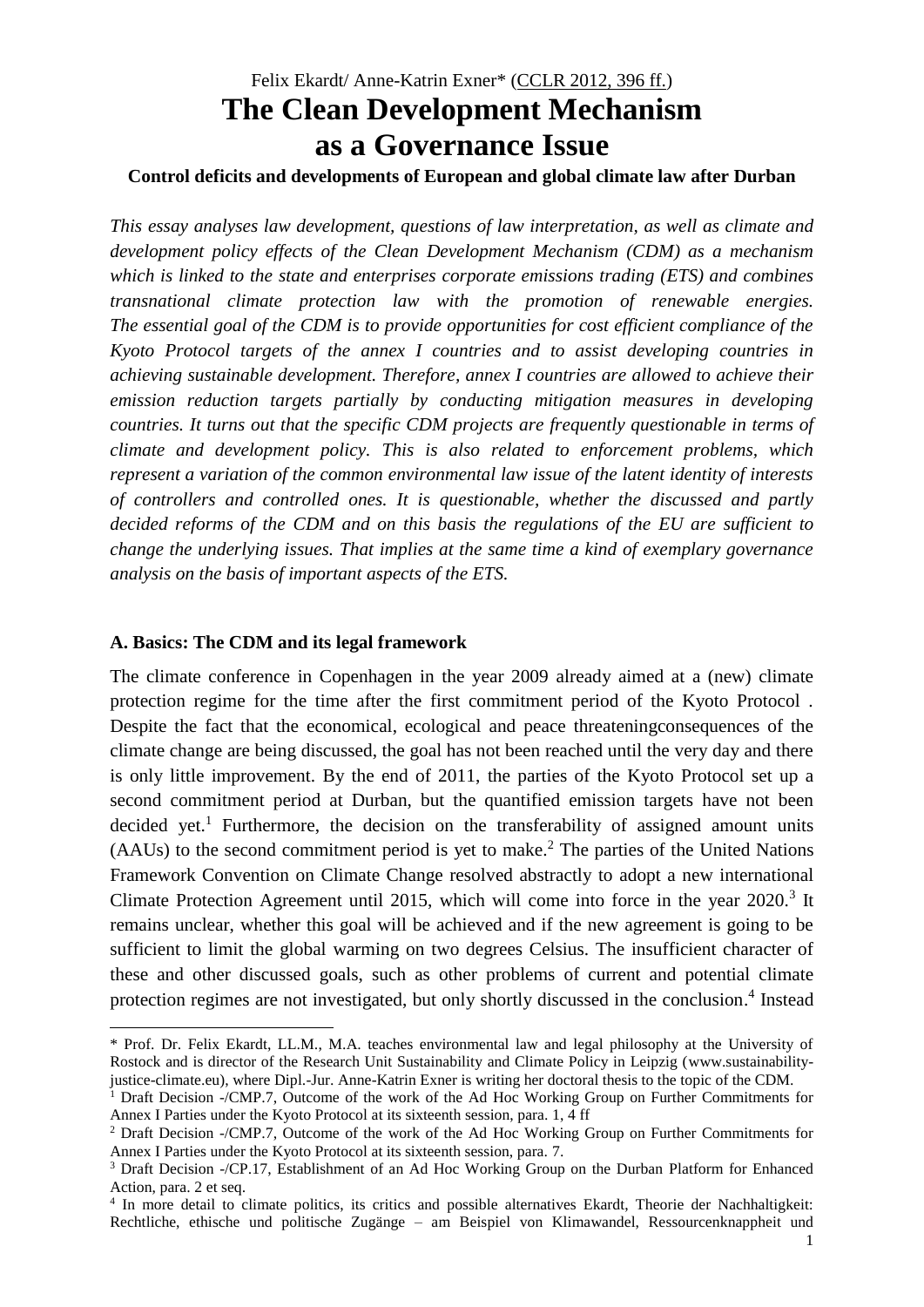the focus lies on the Clean Development Mechanism (CDM), which facilitates the cost efficient performance of the emission targets of the industrial states. The Kyoto Protocol enables the industrial states to fulfill the reduction commitments not only through domestic emission reduction measures, but to benefit from reasonable emission reduction potential in developing- and emerging market countries with the help of the CDM. The following text should provide an overview of the legal framework of the CDM and wants to give a perspective on the resolved and discussed reforms in combination with the mechanism. Thereby, questions of legal interpretation and governance issues are being highlighted.

#### **I. Framework on international law relation to the state emission trade**

The general framework for the climate protection politics on the level of international law implements the United Nations Framework Convention on Climate Change of 1992 (UNFCCC). Art. 2 UNFCCC defines the ultimate goal to stabilize the greenhouse gas concentration at a level that ensures that dangerous anthropogenic interferences will not occur. In Art. 3 the UNFCCC determines essential principals of the climate protection.<sup>5</sup> Furthermore it obliges the parties listed in Annex I to document and limit their emissions (Art. 4.2 UNFCCC) without giving already quantified goals $6$ .

In contrast, the Kyoto Protocol (KP) includes quantified emission reduction targets for industrial countries, which substantiates the objectives of the UNFCCC. The Kyoto Protocol obligates the industrial countries under the contractual parties according to Art. 3.1 KP to emit altogether 5,2 % less greenhouse gas in the commitment period (2008-2012) than in the base year 1990. Annex B of the Kyoto Protocol lists the specific reduction commitments of the industrial states. A respective amount of emissions is accorded to the industrial states (Art. 3.7 KP). This assigned amount is given in carbon dioxide equivalents, which are listed as assigned amount units (AAUs). The KP determines the obligatory report responsibility, but does not prescribe the tools the parties have to use in order to fulfill their emission reduction targets stated in Annex B, such as through regulatory law, an enterprise-ETS, environmental charges or through additional instruments and combinations of instruments. Three mechanisms of the KP enable the industrial states to enlarge the amount of the permitted emissions by taking into account emission reduction measures in foreign countries: the international trade with AAUs between industrial states (states-ETS) according to Art. 17 KP, the common implementation of climate protection projects in Annex I countries (Joint Implementation/ JI) according to Art. 6 KP and the CDM according to Art. 12 KP. These flexible instruments base on the assumption that it is basically insignificant for the climate protection where on earth the emission of the greenhouse gas is being reduced. The CDM is based on the consideration that the costs of emission reductions is often more reasonable in developing and emerging countries than in technologically further developed industrial countries. The CDM is supposed to serve to a cost effective completion of the Kyoto targets of the industrial states and furthermore advancement of the economic development of the developing and emerging countries (Art. 12.2 KP). The emission reductions generated through a CDM project activity could be certified and an Annex I country may use the certified emission reductions (CERs) to contribute to achieve its emission reduction target

Welthandel, 2011.

<sup>5</sup> Schwarze, Internationale Klimapolitik, 2000, p. 93; Frenz, Natur und Recht 2001, 301.

<sup>6</sup> See Ott, in: Brauch (Ed.), Klimapolitik, 1996, p. 68.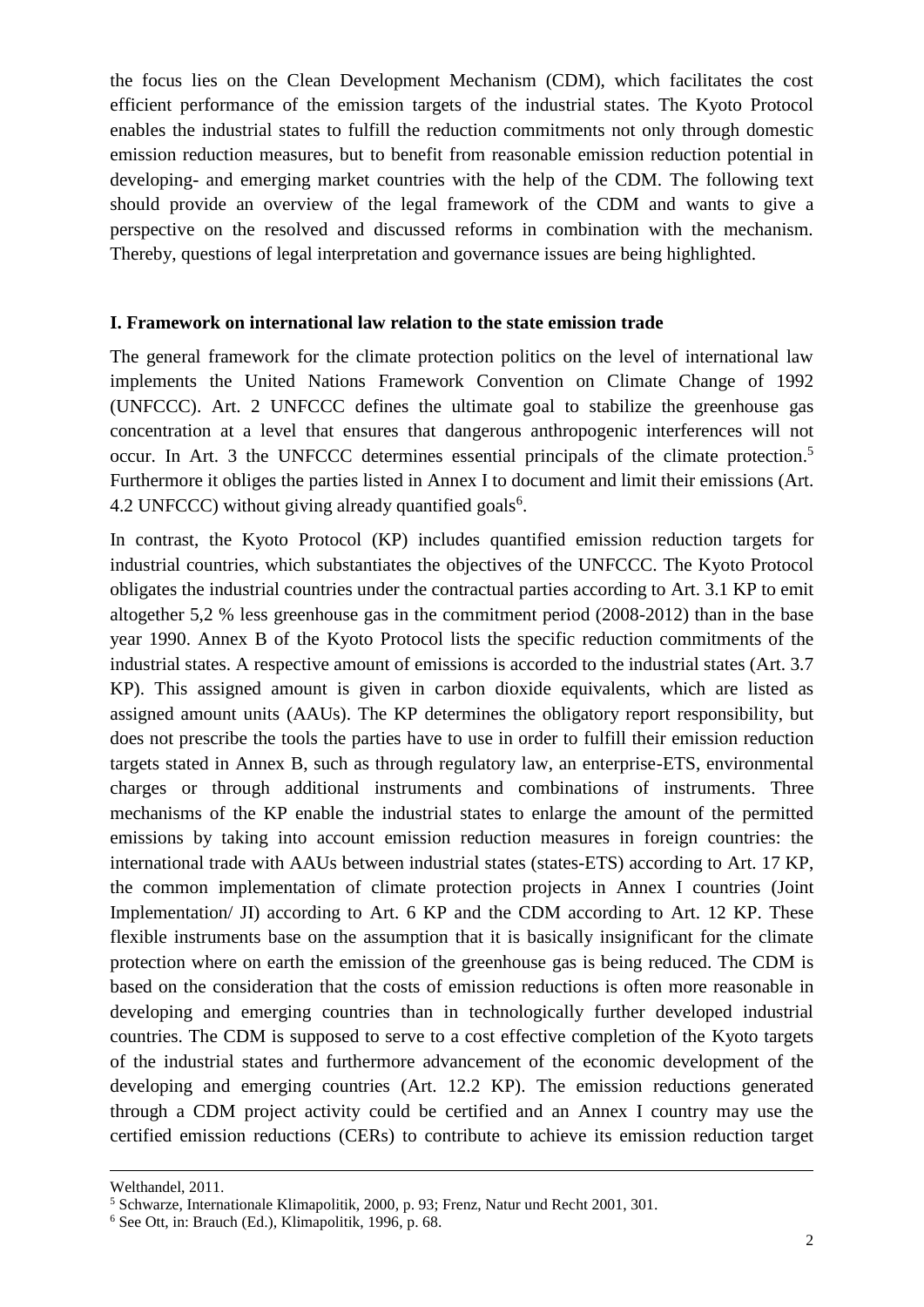(Art. 12.2, 12.3 lit a KP). The CERs are added to the amount of the investment state of the AAUs (Art. 3.12 KP). The CDM does not really generate net-reduced emissions, but leads only to a shift of the climate protection activities, respectively the emissions. One could abstractedly see it as a variation of the conclusion of units (=state respective enterprises) in the ETS, which do not underlie any reduction commitments – for the benefit of both sides.

# **II. European law frame and linking with the EU-enterprise-emission trade**

The CDM is constructed for an implementation through private investors, who must be authorized by an Annex-B-state (Art. 12.9 KP). Within the EU an involvement of private investors on the CDM occurs throughout "bridges" of the EU-enterprise-emissions-ETS (this should be strictly separated from the states-ETS, although there is a link between both of them). Both the  $EU<sup>7</sup>$  and their member states have ratified the Kyoto Protocol and have respectively committed to the reduction of in total 8 % (Annex B of the KP). An essential instrument of the legal climate protection is the EU ETS, standardized in the ETS Directive.<sup>8</sup> Unlike the state-ETS, the EU ETS is directed to private enterprises.<sup>9</sup> Within the framework of the EU ETS the emission of  $CO<sub>2</sub>$  underlies a reservation of ratification in the first instance (Art. 4 ETS Directive 2003). Furthermore, the operators of  $CO<sub>2</sub>$  emission facilities are obliged to hand in an European emission permission (European Allowance, EUA) for every ton of CO2 emitted (Art. 12.3 ETS Directive, § 7 paragraph 1 TEHG). Until now followed (according to Art. 9 ETS Directive) on national basis a mostly free assignment of the EUAs to the obligatory operating companies. Since the allocation of the EUAs is lower than the expected necessary covering of the operators emissions, a principal pressure towards emission reductive measures can be created (in the absence of sophisticated goals, however, this is rarely the case).<sup>10</sup> Because of the EUAs being tradable, operators can renounce entirely or at least partly to reduce their own emissions and – next to this – to purchase the needed EUAs (Art. 12 para. 1, 2 ETS Directive 2003).

The so-called Linking Directive, the amending directive to the ETS Directive of the year  $2004<sup>11</sup>$ , combines the EU ETS with the flexible mechanism JI and CDM of the Kyoto Protocol and opens up the opportunity for the operators in terms of using these mechanisms of generated certificates of emissions  $(ERUs^{12}$  and  $CERs)$  to fulfill their responsibility.<sup>13</sup> However, the use of the CERs and ERUs from certain project categories is either completely excluded or depends on the fulfillment of additional conditions: In accordance with international law, Art. 11a paragraph 3 a) ETS Directive 2004 excludes the use of CERs

 $7$  Art. 1 Council Decision of 25 April 2002 concerning the approval, on behalf of the European Community, of the Kyoto Protocol to the United Nations Framework Convention on Climate Change and the joint fulfilment of commitments thereunder, OJ L 130, 15.5.2002, p. 1–3.

<sup>8</sup> Directive 2003/87/EC of the European Parliament and of the Council of 13 October 2003 establishing a scheme for greenhouse gas emission allowance trading within the Community and amending Council Directive 96/61/EC, OJ L 275, 25.10.2003, p. 32–46.

<sup>9</sup> Geres/ Frenzel, in: Elspas/ Salje/ Stewing (ed.), Emissionshandel. Ein Praxishandbuch, 2006, chapter 38 note 6. <sup>10</sup> Such pressure only arises when there is a great cap between the allocated quantity of EUAs and the demand in the Business-As-Usual case and/ or the emission rights are not allocated free of charge. In the second trading period (2008-2012) a minimum of 90 % of all emission rights were allocated free of charge (Art. 10 ETS Directive).

<sup>&</sup>lt;sup>11</sup> Directive 2004/101/EC of the European Parliament and of the Council of 27 October 2004 amending Directive 2003/87/EC establishing a scheme for greenhouse gas emission allowance trading within the Community, in respect of the Kyoto Protocol's project mechanisms, OJ L 338, 13.11.2004, p. 18–23.

<sup>&</sup>lt;sup>12</sup> ERU means emission reduction unit. This unit type is generated by JI projects

<sup>13</sup> Art. 11a para.. 1, para. 2 ETS Directive 2004.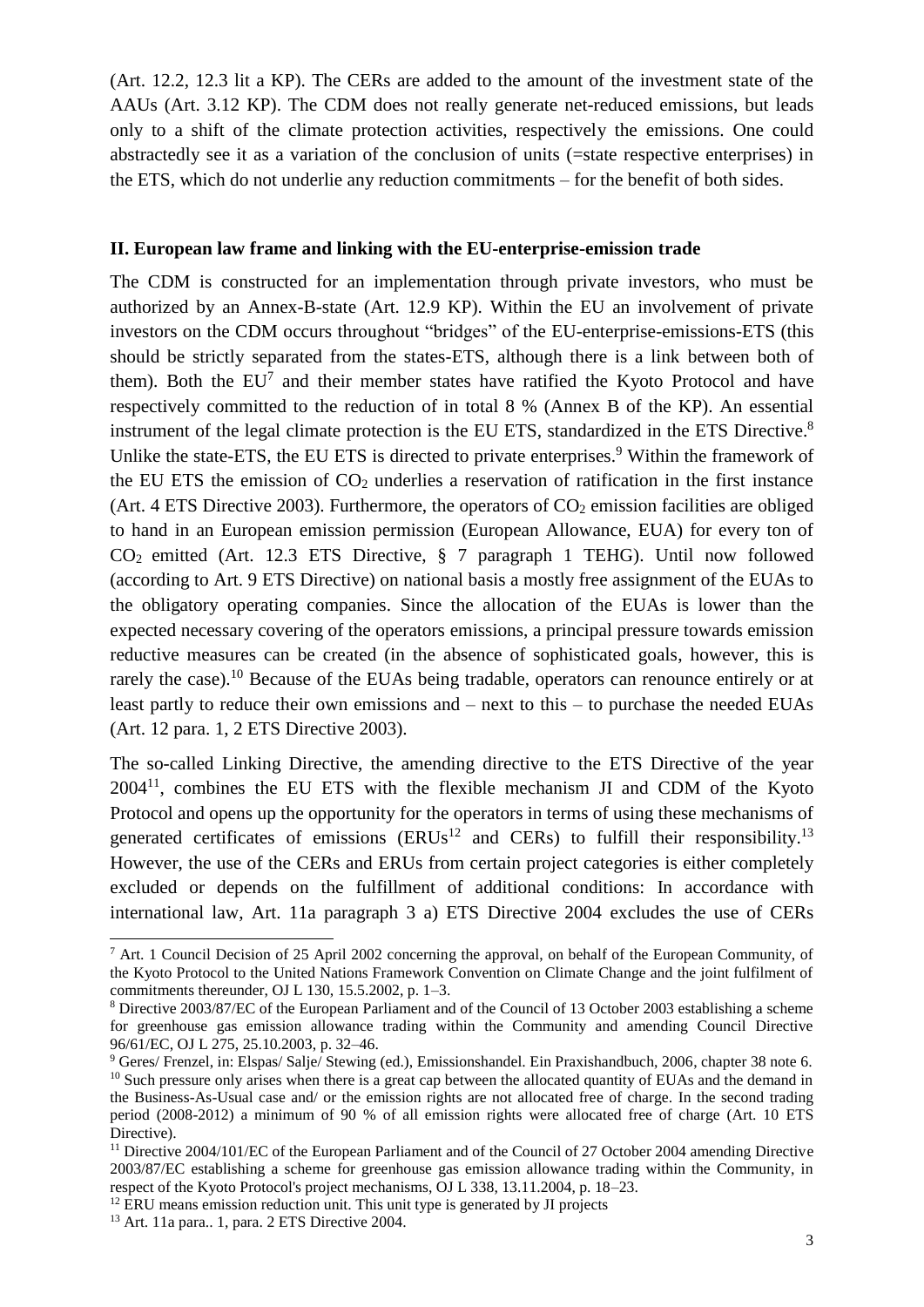coming from nuclear projects. According to paragraph 3 b) CERs coming from land use, land use change and forestry projects (LULUCF), which under the terms of COP/MOP<sup>14</sup>-decisions can be used<sup>15</sup> by the states to a limited extent, cannot<sup>16</sup> be used. According to Art. 11b paragraph 6 ETS Directive 2004 the member states have to ensure that hydroelectric power plants from 20 MW onwards correspond to the guidelines of the World Commission on Dams.

## **B. Control deficits – governance problems of the (consisting) CDM**<sup>17</sup>

The main issue of the CDM lies within the question, whether it is really emission neutral or not. A control effect will be achieved when only emission reductions that would not have occurred without the CDMget certified, . Otherwise the use of CERs will lead to an increase of the global greenhouse emissions. The additionality criteria are intended to prevent this.<sup>18</sup> The additional emission reductions are generally being determined by a comparison of the amount of emission of the implementation with the hypothetical level of emissions in the hosting country without CDM (baseline). The baseline is being calculated by use of certain methods, which have been regularly developed in a type of bottom-up-approach of the project developers and are being approved and revised from an executive board  $(EB^{19})$ .<sup>20</sup> The baseline is basically project-related and determined on a conservative as well as comprehensible type and relevant reforms in the hosting country must be considered.<sup>21</sup> Both the investors and the hosting states are however expected to be interested in positioning the amount of certified emission reduction units as high as possible.<sup>22</sup> While the investors are striving for maintaining as many CER to the lowest possible cost in order to consume them by themselves or trading with them, the hosting state is possibly interested in appearing as a worthwhile investment location<sup>23</sup> for profiting from the transfer of technologies and the know how in the long run.<sup>24</sup> Since there is furthermore a strong slope between the project participants (hosting state and investor) and the  $DOEs<sup>25</sup>$  as well as the executive board<sup>26</sup>, irregularities threaten to endanger the ecological integrity of the CDM. Already without a conscious manipulation the calculation of the hypothetical emission scenario is difficult and marked with uncertainty.<sup>27</sup> Because of this different observations came to the conclusion, that

<sup>&</sup>lt;sup>14</sup> Conference of Parties serving as the Meeting of Parties.

<sup>15</sup> UN Doc. FCCC/KP/CMP/2005/8/Add.3, Decision 16/CMP.1, Annex, para. 13, 14.

<sup>&</sup>lt;sup>16</sup> For details regarding LULUCF and Emissions Trading see Ekardt/ Hennig/ von Bredow, CCLR 2011, 371 et seq.

<sup>&</sup>lt;sup>17</sup> Cf. an abbreviated version Ekardt/ Exner/ Albrecht, Carbon & Climate Law Review 2009, 263 et seq.

<sup>18</sup> Art. 12.5 c) KP; UN Doc. FCCC/KP/CMP/2005/8/Add.1, Decision 3/CMP.1, Annex, para. 43.

<sup>&</sup>lt;sup>19</sup> The executive board is a group according to Art. 12.4 KP supervising the CDM. Cf. UN Doc. FCCC/KP/CMP/2005/8/Add.1, Decision 3/CMP.1, Annex, para. 5 et seq.

<sup>&</sup>lt;sup>20</sup> That accounts for larger CDM projects, there are different rules for with small-scale projects. Compare further in the text reforms.

<sup>&</sup>lt;sup>21</sup> UN Doc. FCCC/KP/CMP/2005/8/Add.1, Decision  $3$ /CMP.1, Annex, para. 45 (b), (c), (e).

<sup>22</sup> Cames et.al., Analyse und Vergleich, Fn. 8; Sippel, CDM im Rahmen von Städtepartnerschaften, p. 37 (regarding the project developers); Kreuter-Kirchhof, Neue Kooperationsformen im Umweltvölkerrecht, 2005, p. 298.

<sup>23</sup> Cf. Schwarze, Klimapolitik, p. 169.

<sup>&</sup>lt;sup>24</sup> Cf. Kreuter-Kirchhof, Kooperationsformen, p. 298.

<sup>&</sup>lt;sup>25</sup> DOEs (Designated Operational Entities) are independent experts to validate projects. DOEs are accredited by the COP/MOP; cp. UN Doc. FCCC/KP/CMP/2005/8/Add.1, Decision 3/CMP.1, Annex, para. 20.

<sup>&</sup>lt;sup>26</sup> Müller-Pelzer, The Clean Development Mechanism, 2004, p. 72.

<sup>27</sup> Müller-Pelzer, CDM, p. 73; International Rivers, Bad Deal for the Planet: Why Carbon Offsets Aren't Working and How to Create a Fair Global Climate Accord, 2008, p. 6, http://www.internationalrivers.org/files/DRP2English2008-521\_0.pdf (latest download 03.06.2010).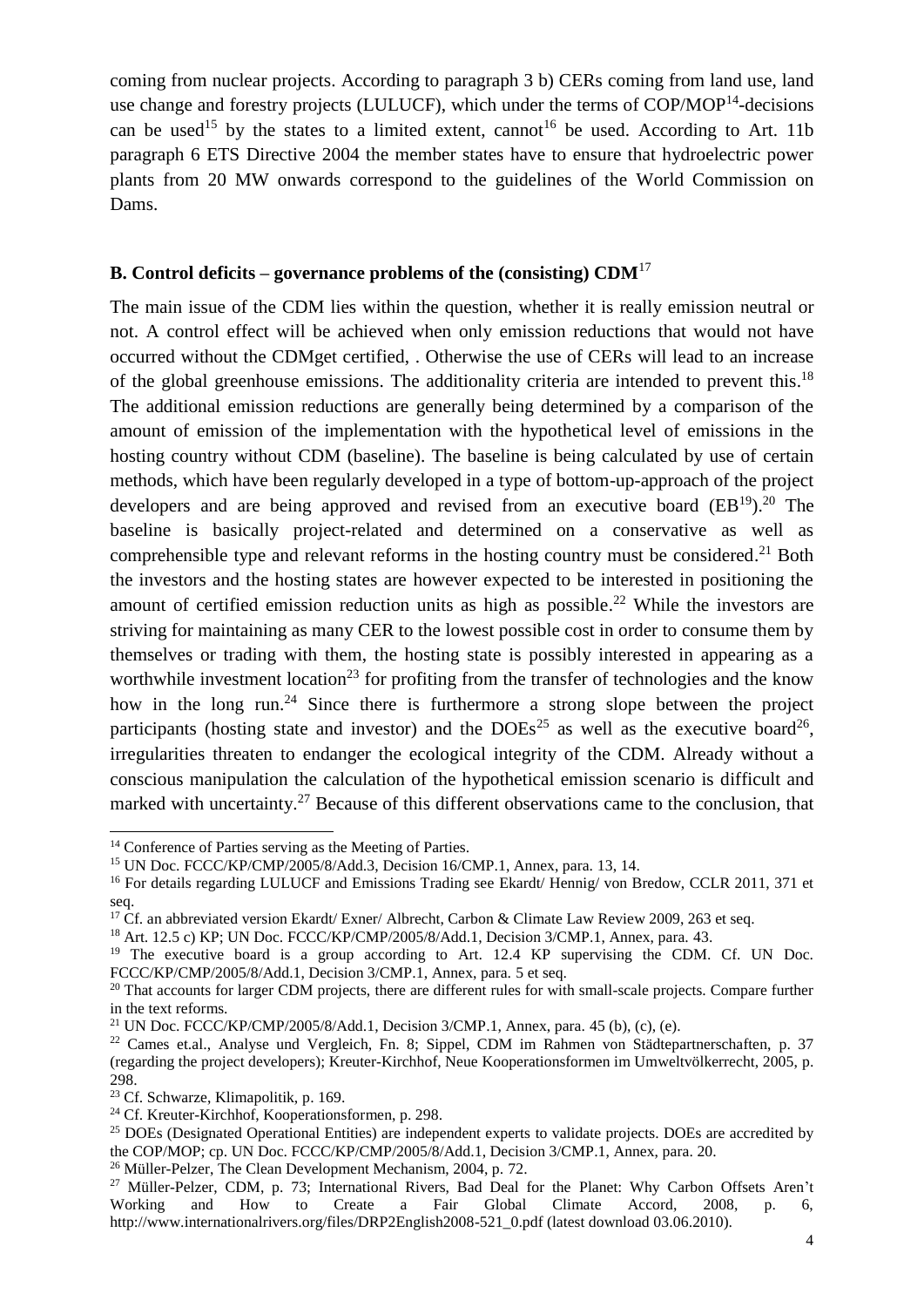for about half of the CDM-projects the additionally is questionable.<sup>28</sup> However the CDM is being reformed continuously, so that it is not possible to determine the degree to which the results of investigation meet on new project activities, although on the other hand the long running time of the questionable projects must be considered. Although the COP/MOP and EB are making an effort to an evenly geographical distribution of the project activities, a considerable share of the CDM-projects is still taking place in the big emerging countries, while so far the poorest states hardly profit from the CDM.<sup>29</sup>

Another issue is that the Kyoto Protocol allows the partly fulfillment of the Annex I states emission reduction duties through the CERs (Art. 12.3 lit.b KP) and that the other flexible mechanism JI and the states-ETS can be used supplementally to emission reductions in the inland (Art. 6.1 lit.d, Art. 12 KP). So far no quantified utilizations do exist according to international law. <sup>30</sup> The COP/MOP only determine that national emission reduction have to considerably/significantly contribute to the achievement of the reduction goal.<sup>31</sup> Through this limitation a pressure to innovate concerning low-emission technologies and a real climate saving change in structure should be made possible.<sup>32</sup> According to Art. 11a.1, 30.3 ETS Directive 2004 the member states had to define maximum usage-limits for the CERs and ERUs for the inland located plant operators. The higher the margin, the more the change of structure in the industrial nations will be slowed down<sup>33</sup>. Also, the problem of the "lowhanging fruits" will be established: Through the CDM low-cost emission reductions in the developing countries will potentially be accomplished – but for the benefit of the industrial countries! With this the measures of the developing countries do not provide own reduction targets on the level of international law in the medium-term. These significant problems of the CDM raise the question, if one can count on remedy in the future.

# **C. Decided and discussed reform options of the CDM**

 $\overline{a}$ 

By the end of the year 2012 the first commitment period of the KP ends. As mentioned above the COP/MOP – the yearly conference of the parties of the KP – decided that the second commitment period of the KP should start in 2013<sup>34</sup>. The COP/MOP is aiming in the Annex I states an emission reduction until 2020 of 25-40 % in comparison to the emission level of 1990. <sup>35</sup> Concrete emission goals have however not been set up yet. Until May 2012 the Annex I states are supposed to submit their aimed emission goals (quantified emission

<sup>&</sup>lt;sup>28</sup> Schneider, Evaluation, p. 44 questions the additionality for 40 % of the CDM project activities (regarding project activities which were registered untill 18.07.2007, these projects generated about 20 % of the total CERs); International Rivers Bad Deal, p. 2, 6; without any quantification: Winter, Zeitschrift für Umweltrecht 2009, p. 289 (297); see also [www.cdmwatch.org.](http://www.cdmwatch.org/)

<sup>29</sup> See e.g.: [http://cdm.unfccc.int/Statistics/Registration/NumOfRegisteredProjByHostPartiesPieChArt.html](http://cdm.unfccc.int/Statistics/Registration/NumOfRegisteredProjByHostPartiesPieChart.html) (version from 27.01.2012). Critical Sutter/ Parreño, Climate Change 2007, 75 (86 et seq.). To note is that the host countries are entitled to determine the sustainable development effects themselves; see UN Doc. FCCC/KP/CMP/2005/8/Add.1, Decision 3/CMP.1, Annex, para 40 a). This might be problematic.

<sup>&</sup>lt;sup>30</sup> For details regarding supplementarity in the current and potential new climate protection regimes see: Platjouw, Review of European Community and International Environmental Law 2009, p. 244 et seq.

 $31$  UN Doc. FCCC/KP/CMP/2005/8/Add.1, Decision 2/CMP.1, para. 1.

<sup>&</sup>lt;sup>32</sup> Cf. Brander, in: Faure/ Gupta/ Nenties (Ed.), Climate Change and the Kyoto Protocol. The Role of Institutions and Instruments to Control Global Change, 2003, p. 31.

<sup>&</sup>lt;sup>33</sup> Cf. Platjouw, Review of European Community and International Environmental Law 2009, p. 244 (254).

<sup>&</sup>lt;sup>34</sup> Draft decision -/CMP.7, Outcome of the work of the Ad Hoc Working Group on Further Commitments for<br>Annex I Parties under the Kvoto Protocol at its sixteenth session Annex I Parties under the Kyoto Protocol at its sixteenth session [\(http://unfccc.int/files/meetings/durban\\_nov\\_2011/decisions/application/pdf/awgkp\\_outcome.pdf\)](http://unfccc.int/files/meetings/durban_nov_2011/decisions/application/pdf/awgkp_outcome.pdf), para. 1.

<sup>35</sup> Draft decision -/CMP.7, Outcome of the work of the Ad Hoc Working Group on Further Commitments for Annex I Parties under the Kyoto Protocol at its sixteenth session, preamble.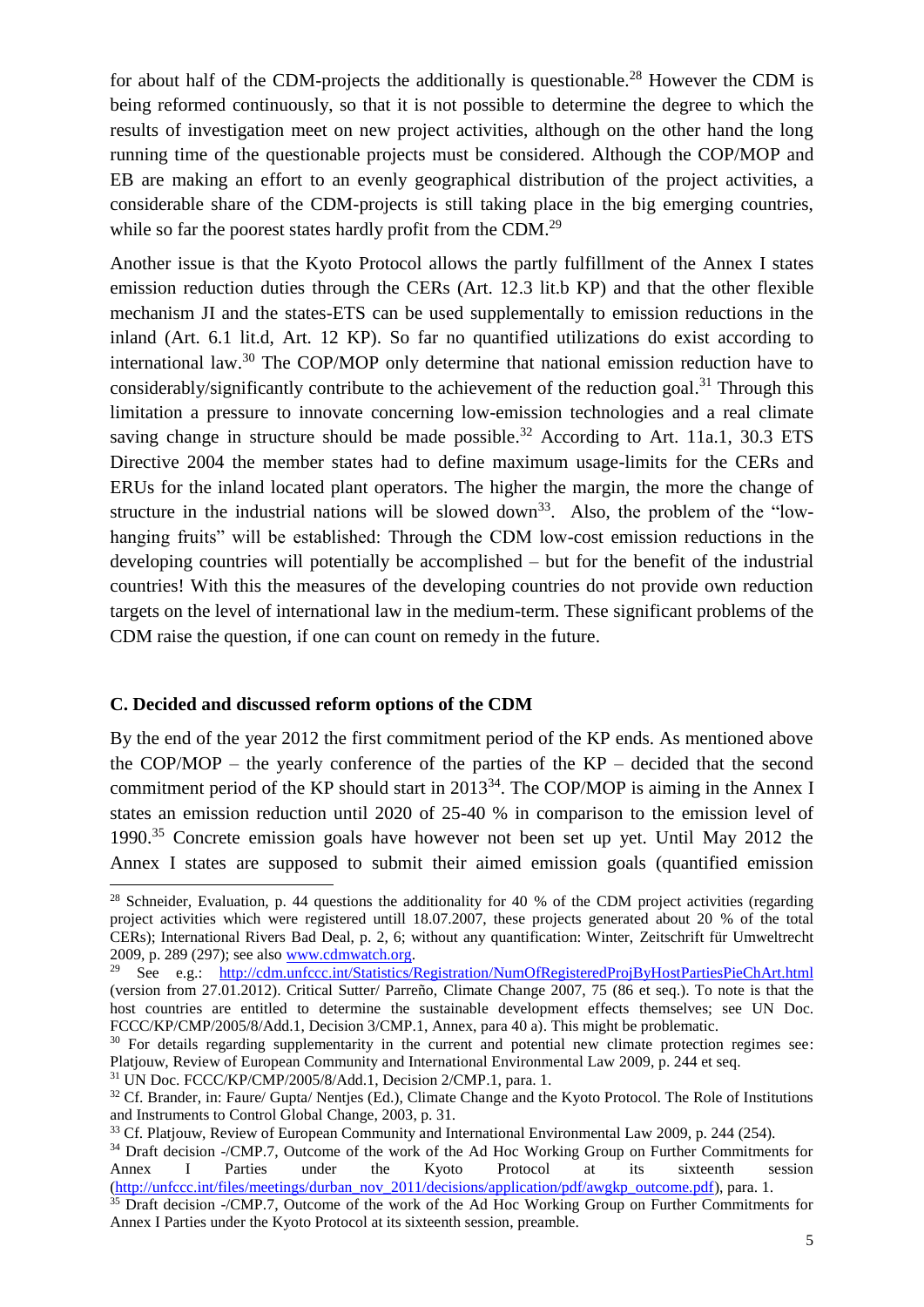limitation or reduction objectives, QELROs) for consideration by the AWG-KP.<sup>36</sup> The emission goals shall be resolved on the  $8<sup>th</sup>$  COP/MOP, which will take place by the end of 2012. With this a gap between the commitment periods of the Kyoto Protocol will be avoided, so that the future of CDM and JI is basically safe<sup>37</sup>. In the following reforms and reform options in connection to the CDM on the basis of international law will be examined. A consideration of the European law for the time after 2012 is about to follow.

#### **I. Reforms and reform options in reference to the CDM in international law**<sup>38</sup>

The negotiations on international law around the upcoming potential climate protection regime are taking place<sup>39</sup> in two independent working groups, the "Ad Hoc Working Group on Further Commitments for Annex I Parties under the Kyoto Protocol" (AWG-KP<sup>40</sup>) and the "Ad Hoc Working Group on Long-term Cooperative Action under the Convention" (AWG- $LCA<sup>41</sup>$ ). The goal of the negotiation tracks is the development of a climate protection regime for the time after the first commitment period of the KP. In this regard the working groups negotiate CDM-related questions.

### **1. AWG-LCA and COP - Negotiations in terms of the UNFCCC**

The AWG-LCA was supposed to work out a climate protection regime for the time after 2012 and thereby develop basic approaches for the usage of market based mechanisms, which shall increase the cost efficiency of the climate protection measures.<sup>42</sup> The separation of the strands of negotiation causes that the flexible mechanisms of the KP and therefore the CDM are not topics<sup>43</sup> of these in terms of AWG-LCA. Still the negotiation papers partly refer to the flexible mechanisms of the KP.<sup>44</sup> So far negotiations in terms of the UNFCCC have not create detailed regulations for a new market-based instrument. Thus, a suggestion of the AWG-LCA, which included basic principles of the usage of market base instruments failed in Copenhagen.<sup>45</sup> The basic principles on market based approaches were not decided upon until the following conference in Cancun. <sup>46</sup> Differing from the CDM the future market mechanisms shall achieve net-emission reductions. Besides this, reduction measures in a wide range of the economy

<sup>&</sup>lt;sup>36</sup> Draft decision -/CMP.7, Outcome of the work of the Ad Hoc Working Group on Further Commitments for Annex I Parties under the Kyoto Protocol at its sixteenth session, para. 5.

<sup>&</sup>lt;sup>37</sup> The legal consequences of a potential gap between the commitment periods oft he KP were uncertain. For potential consequences regarding the CDM, see e.g. the legal consideration of the Climate Change Secretariat, UN Doc. FCCC/KP/AWG/2010/10, para. 45-49.

<sup>&</sup>lt;sup>38</sup> See Duan, CCLR 2011, 169 (171ff.) for a summery of reforms of the CDM.

<sup>&</sup>lt;sup>39</sup> For details of the negotiations see: Spence u.a., Review of European Community and International Environmental Law 2008, p. 142 et seq.

<sup>40</sup> UN Doc. FCCC/KP/CMP/2005/8/Add. 1, Decision 1/CMP.1. For this and regarding further decisions of the 1st COP/MOP: e.g. Ehrmann, Zeitschrift für europäisches Umwelt- und Planungsrecht 2006, 37 et seq., Bausch/ Mehling, Zeitschrift für Umweltrecht 2006, 291 et seq.

<sup>41</sup> UN Doc. FCCC/CP/2007/6/Add.1, Decision 1/CP.13, para. 2.

<sup>&</sup>lt;sup>42</sup> UN Doc. FCCC/CP/2007/6/Add.1, Decision 1/CP.13, para 1 (b) (v).

<sup>&</sup>lt;sup>43</sup> The separation of the negotiation tracks could affect the legal form of the potential post-2012 climate protection regime.Three different options were being discussed, for details see Morgenstern, CCLR 2009, 235 et seq.

<sup>44</sup> See e.g. UN Doc. FCCC/AWGLCA/2009/14, Annex III, E, para.9 et seq., 17 et seq. The non-papers compiled in UN Doc. FCCC/AWG/2009/14 formed the basis of the negotiations of the 8th meeting of the AWG-LCA in december 2009 in Copenhagen (see Akanle et. al., Earth Negotiations Bulletin, Vol. 12, Nr. 459, p. 15 et seq.; <http://www.iisd.ca/download/pdf/enb12459e.pdf> (02.03.2010)).

<sup>45</sup> UN Doc. FCCC/AWGLCA/2009/17, Annex I.

<sup>46</sup> UN Doc. FCCC/CP/2010/7/Add.1, Decision 1/CP.16, III, D., para. 80 et seq.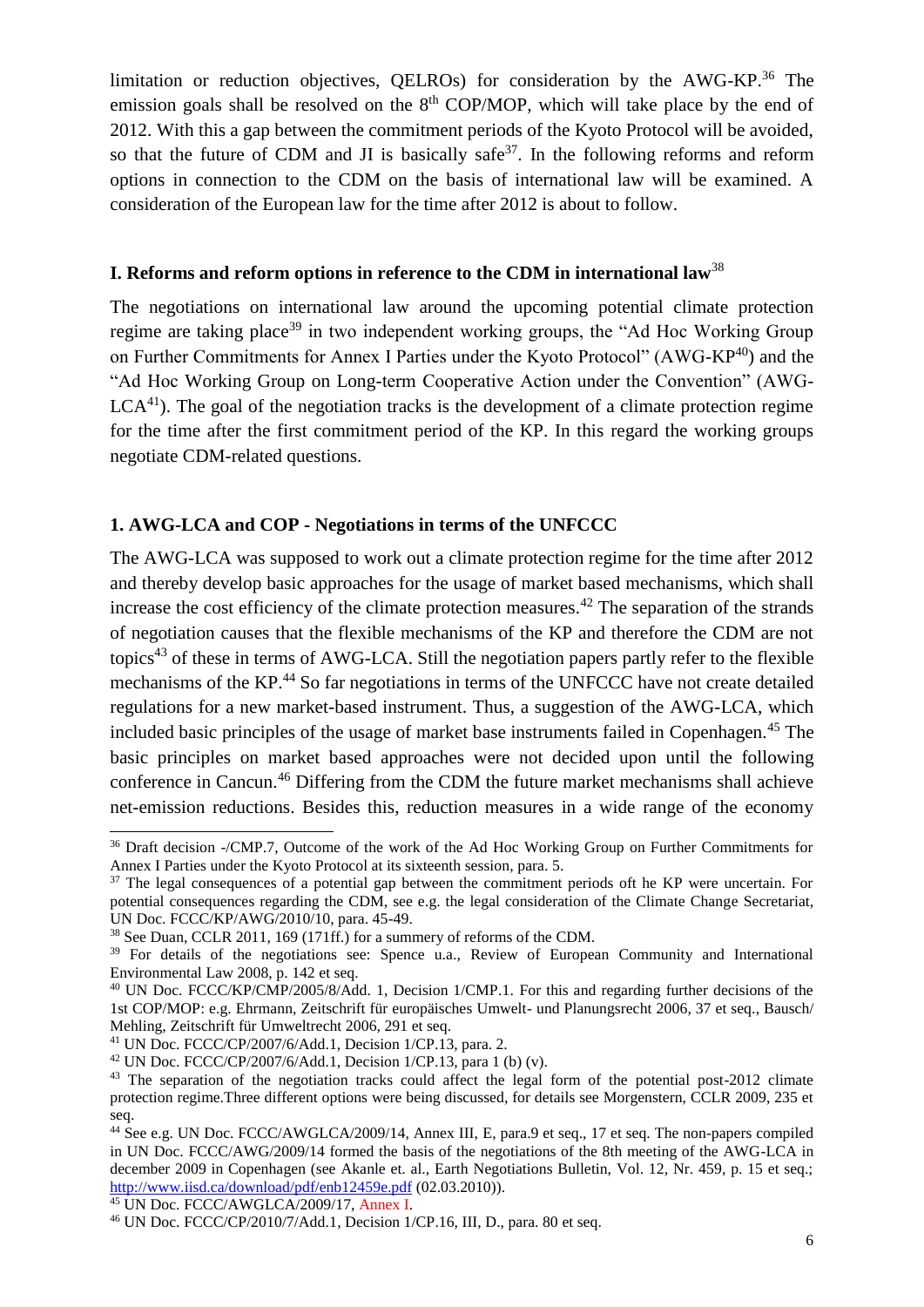shall be encouraged, which would speak for a rather sectorial formation of the mechanism. Without concretizing the main principles decided in Cancun, the COP defined a new market mechanism in Durban<sup>47</sup>. Rules of procedure for the mechanisms shall be developed by the AWG-LCA until the next COP. Next to this, additional cost efficient approaches shall be worked out. Regarding the new market mechanisms and the additional potential mechanism parties of the UNFCCC and registered NGOs can submit statements until March, 5<sup>th</sup> 2012. The creation of potential future market mechanisms in terms of a new climate protection arrangement is still unclear. The COP/MOP decided that certificates out of these market mechanisms can be used for the completion of the second obligation round of the KP.<sup>48</sup>

# **2. AWG-KP and COP/MOP-negotiations in terms of the KP**

Thereby the glance falls on the AWG-KP. Already the range of the work order was evaluated differently within the AWG-KP.<sup>49</sup> The usage of the flexible mechanism and therefore also the CDM was and still is controversial in the negotiation. One of the most important questions of the CDM the AWG-KP has not agreed upon yet. Particularly regarding the permitted project activities in the CDM, as well as the handling of the above outlined problems the last two COP/MOPs however made essential decisions, which concern already the current commitment period.

Already since 2005 it has been considered whether CCS-activities should be allowed.<sup>50</sup> In spite of doubts in terms of the risks of the CCS-technology, the 6th COP/MOP decided to allow the CCS activities as CDM projects from the second commitment period on<sup>51</sup>. The admissibility of the technology was subject to the problems identified with the technology and the solubility thereof.<sup>52</sup> The 7th CMP has, as strived for from the  $6<sup>th</sup>$  COP/MOP, decided the rules of procedure for the CCS project activities<sup>53</sup>.

There is a disagreement concerning the integration of nuclear activities in the CDM. Until now states cannot use CERs out of nuclear projects to fulfill their emission reduction obligations. <sup>54</sup> The inclusion of nuclear activities in the CDM is being discussed for the time after 2012.<sup>55</sup> The COP/MOP has not made a final decision yet.

<sup>&</sup>lt;sup>47</sup> For this and for the following see: Outcome ot the work of the Ad Hoc Working Group on Long-term Cooperative Action under the Convention, Draft decision -/CP.17, II. E. para. 83 et seq.

<sup>48</sup> Draft Decision -/CMP.7, Outcome of the Ad Hoc Working Group on Further Commitments for Annex I Parties under the Kyoto Protocol at its sixteenth session, Annex 3, E.

<sup>&</sup>lt;sup>49</sup> Especially the developing countries followed a strict interpretation of Art. 3.9 KP and were the opinion that the mandate oft he AWG-KP was only to ammend Appendix B of the KP and therefore the only topic of negotiations have to be new emission reduction goals for developed countries. Developed country parties demanded further amendments to the KP. See Morgenstern, CCLR 2009, 235 (237); furthermore Duan, CCLR 2011, 169 (174).

<sup>&</sup>lt;sup>50</sup> The 1st proposal for a methodology in relation to CCS project activities were submitted to the EB in 2005, UN Doc. CDM-EB-22, para. 23; regarding CCS in general, see Ekardt/ van Riesten/ Hennig, Zeitschrift für Umweltpolitik und Umweltrecht 2011, 409 et seq.

<sup>51</sup> UN Doc. FCCC/KP/CMP/2010/12/Add.2, Decision 7/CMP.6, para. 1.

<sup>52</sup> UN Doc. FCCC/KP/CMP/2010/12/Add.2, Decision 7/CMP.6, para. 1

<sup>53</sup> Draft decision -/CMP.7, Outcome of the work of the Ad Hoc Working Group on Further Commitments for Annex I Parties under the Kyoto Protocol at its sixteenth session (http://unfccc.int/files/meetings/durban\_nov\_2011/decisions/application/pdf/cmp7\_carbon\_storage\_.pdf).

<sup>54</sup> UN Doc. FCCC/CP/2001/13/Add.2, Decision 17/CP.7, p. 20 ("Recognizing that Parties included in Annex I are to refrain from using certified emission reductions generated from nuclear facilities to meet their commitments under Article 3 paragraph 1"). Confirmed by the 1st , see UN Doc. FCCC/KP/CMP/2005/8/Add.1, Decision 3/CMP.1, para. 1.

<sup>55</sup> See e.g. FCCC/KP/AWG/2011/CRP.2/Rev.1 [\(http://unfccc.int/resource/docs/2011/awg16/eng/crp02r01.pdf\)](http://unfccc.int/resource/docs/2011/awg16/eng/crp02r01.pdf),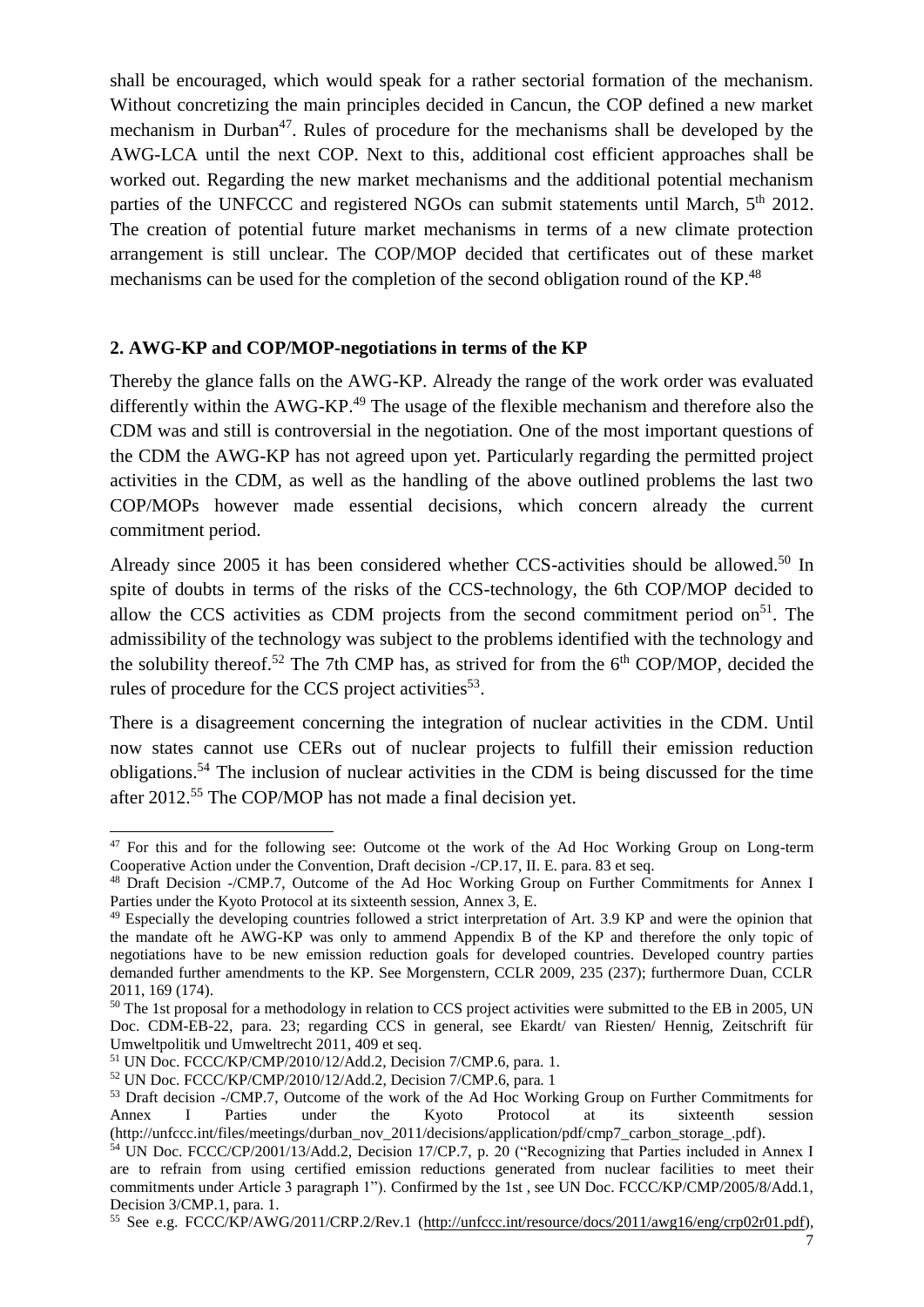Already in the negotiations of the first obligation period of the Kyoto Protocol it was furthermore controversial if emission removals by sinks should be permitted as CDM project activities.<sup>56</sup> Eventually the COP/MOP decided to allow to a certain extent at least afforestation and reforestation project activities in the first period in terms of the CDM.<sup>57</sup> Within the AWG-KP it was further discussed, whether other LULUCF activities should be permitted under the CDM in the second commitement period. Because the regulations so far only refer to the ongoing commitment period, a decision of the COP/MOP was necessary so that CERs generated by afforestation and reforestation activities can be used also in the subsequent period. After the decision of the  $7<sup>th</sup>$  COP/MOP the afforestation and reforestation activities are permitted in the second subsequent period. The extent of the certificate´s usage possibilities out of this project type will not be increased in comparison to the first commitment period. The discussion about the inclusion of other LULUCF activities in the CDM is not finished yet. The general doubts towards the discussion on land use measures in climate protection so far have already been pronounced elsewhere.<sup>58</sup>

It remains questionable, whether it is useful to include new activities into the CDM, as long as the general problems of the CDM are not solved. The CDM set of rules is very dynamic and constantly revised by the COP/MOP and the EB, also for the elimination of grievances. Some improvement suggestions will be and have been discussed for the first commitment period as well as for the time after 2012. These include standardized baselines and promotion of a equitable geographical distribution of the CDM projects:

Standardized baselines could replace the manipulation and defective investigations of the baseline for individual project activities by defining the standard works. This could simplify the authorization process and reduce the costs of transaction. From the viewpoint of governance, standardized baselines are fundamentally advantageous, but decisive is their concrete composition. Within the AWG-KP standardized baselines have been discussed controversially.<sup>59</sup> Already for the current commitment period the  $6<sup>th</sup>$  COP/MOP defined standardized baselines as a resource for the calculation of the individual emission reduction and/or the proof of the additionality.<sup>60</sup> The EB was commissioned in developing standardized baselines, but has not yet finished this work.<sup>61</sup> Standardizes baselines are with this already permitted in the current commitment period, but respective baselines have not been approved yet.

The decision processes in the CDM will get simplified also through the concept of materiality, which was already discussed by the Subsidiary Body for Scientific and

chapter III. B. para. 4 et seq., UN Doc. FCCC/KP/AWG/2010/CRP.4/Rev.4, chapter III, para. 8-11, UN Doc. FCCC/KP/AWG/2009/17, Annex I, p. 34.

<sup>56</sup> Cf. UN Doc. FCCC/CP/2001/13/Add.2, Decision 17/COP.7. para. 7; UN Doc. FCCC/KP/CMP/2005/8/Add.3, Decision 16/CMP.1, Annex, para. 13-15; siehe zur Diskussion um LULUCF im Kyoto-Protokoll und im Rahmen des CDM bis CP.7, Fry, Review of European Community and International Environmental Law 2002, p. 159 (166); Fry, Review of European Community and International Environmental Law 2007, p. 341 et seq.  $57$  Vgl. UN Doc. FCCC/KP/CMP/2005/8/Add.1, Decision 5/CMP.1, para. 2.

<sup>&</sup>lt;sup>58</sup> The SBSTA shall provide modalities and procedures for further LULUCF activities at(?) the 9th COP/MOP, Decision -/CMP.7, Land use, land-use change and forestry [\(http://unfccc.int/files/meetings/durban\\_nov\\_2011/decisions/application/pdf/awgkp\\_lulucf.pdf\)](http://unfccc.int/files/meetings/durban_nov_2011/decisions/application/pdf/awgkp_lulucf.pdf), para. 6. Regarding LULUCF not only in relation to the CDM but in general, Ekardt/ Hennig/ von Bredow, CCLR 2011, 371 et seq.

<sup>59</sup> UN Doc. FCCC/KP/AWG/2009/17, Annex I, p. 35.

<sup>60</sup> UN Doc. FCCC/KP/CMP/2010/12/Add.2, Decision 3/CMP.6, para. 44 et seq. This decision follows a proposal of the SBSTA, UN Doc. FCCC/SBSTA/2010/L.23.

<sup>61</sup> UN Doc. FCCC/KP/CMP/2010/12/Add.2, Decision 3/CMP.6, para. 46.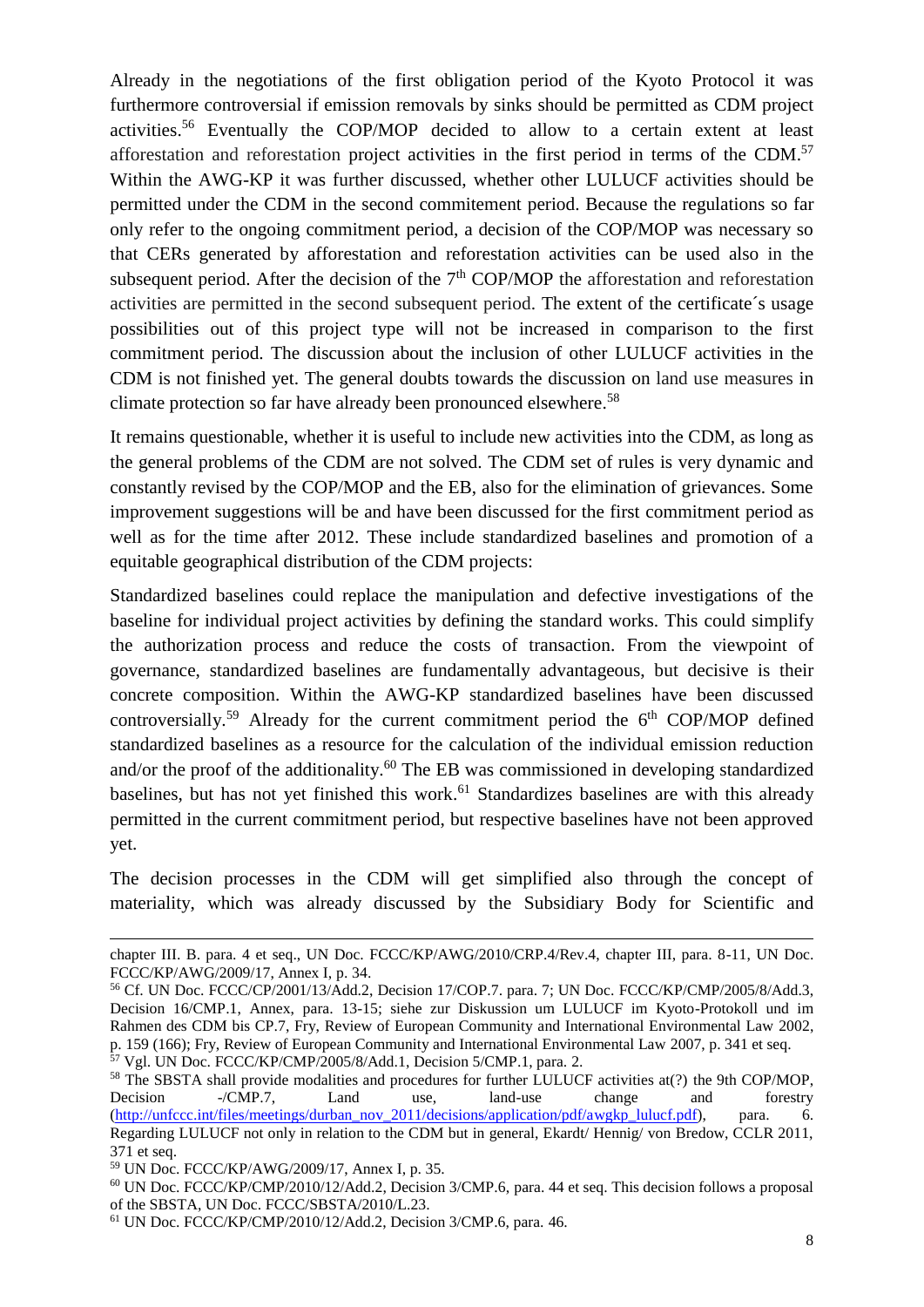Technological Advice on behalf of the 6<sup>th</sup> COP/MOP<sup>62</sup> last year. In Durban the COP/MOP defined the term for the CDM.<sup>63</sup> Information, which as far as they were not given at all or incorrectly, could change an EB decision apply after this as a material information. Furthermore the COP/MOP decided on limit values which point out, on in which extent not or falsely transmitted information lead to an overestimation of the overall emission reductions of a CDM project activity. In dependence on the yearly emission reduction performance of the project activities essential limit values between 0.5 % ( $\geq$  500.000 t/CO<sub>2eq</sub>/a) and 10 % (microprojects) were defined.<sup>64</sup> Which consequences the exceedance of the materiality thresholds brings along has not been decided yet. The EB shall implement the concept until the next climate conference.

Besides this the irregular geographical distribution has already been recognized as a problem by the CDM, as mentioned earlier. Some basic approaches, which have been discussed within the AWG-KP for the time after<sup>65</sup> 2012, have already been implemented for the ongoing obligation period.<sup>66</sup> Worth mentioning are especially the simplified additional assessments for micro-projects<sup>67</sup>, as well as credit facilities for states with less than 10 CDM-projects<sup>68</sup>. Until now it has not been decided, in how far the Annex I states have contributed to an equitable distribution of the CDM project activities, such as through take-up rates for CERs out of states worthy of promotion<sup>69</sup> or through other measures<sup>70</sup>.

Whether the concept of discounting will get integrated into the CDM stays unclear.<sup>71</sup> The investigation of hypothetical scenarios, which is necessary for additionality determination, is inevitably afflicted with uncertainty. On this problem, the emission reduction could react through general safety margin. Under certain circumstances the CDM could even render netemission reductions.<sup>72</sup> Depending on the arrangements the discounting could launch emission reductions which are actually additional and make the CDM ultimately less attractive.

Also the Durban-Conference has barely achieved any results concerning market-based mechanism designs within the framework of a potential new climate protection agreement. At least the usability of the generated certificates out of these mechanisms in the framework of the KP has been clarified. Due to the decision for a second commitment period of the KP the future of the CDM is principally safe. Because of the risks which are related to the technology

<sup>62</sup> UN Doc. FCCC/KP/CMP/2010/12/Add.2, Decision 3/CMP.6, para. 30 et seq., siehe bereits UN Doc. FCCC/KP/CMP/2009/21/Add.1, Decision 2/CMP.5, para. 22, For a compendium of relevant documents see: http://cdm.unfccc.int/about/materiality/index.html.

 $63$  Draft Decision -/CMP.7, Materiality standard under the clean development mechanism, para. 2.

<sup>64</sup> Draft Decision -/CMP.7, Materiality standard under the clean development mechanism, para. 4.

<sup>65</sup> UN Doc. FCCC/KP/AWG/2009/17, Annex I, p. 35.

<sup>66</sup>UN Doc. FCCC/KP/CMP/2009/21/Add.1, Decision 2/CMP.5, para.23, para. 24 (c), para. 47 et seq.; UN Doc. FCCC/KP/CMP/2010/12/Add.2, Decision 3/CMP.6, para. 61 et seq., Annex III; Draft Decision -/CMP.7, Further guidance relating to the clean development mechanism, para. 22, 30 et seq.

<sup>67</sup> UN Doc. FCCC/KP/CMP/2009/21/Add.1, Decision 2/CMP.5, para. 24 (c); UN Doc. EB 65-Report, Annex 33.

<sup>68</sup> UN Doc. FCCC/KP/CMP/2010/12/Add.2, Decision 3/CMP.6, Annex III.

<sup>&</sup>lt;sup>69</sup> See Akanle et. Al., Earth Negotiations Bulletin, Vol. 12, Nr. 459, p. 20 for a short outline of the discussion until the end of 2009. For the proposals oft he AWG-KP, see UN Doc. FCCC/KP/AWG/2009/17, Annex I, p. 36, para. 19; UN Doc. FCCC/KP/AWG/2010/CRP.4/Rev.4, chapter III, para. 15-16. See also Duan, CCLR 2011, 169 (176).

<sup>70</sup> UN Doc. FCCC/KP/AWG/2011/CRP.2/Rev.1, para. 30.

<sup>71</sup> UN Doc. FCCC/KP/AWG/2009/17, Annex I, p. 36; UN Doc. FCCC/KP/AWG/2010/CRP.4/Rev.4, chapter III, para. 18-20.

 $72$  For details, see Schneider, A Clean Development Mechanism (CDM) with atmospheric benefits for a post-2012 climate regime, Discussion Paper, 2008,<http://www.oeko.de/oekodoc/779/2008-227-en.pdf> (02.03.2010), p. 6 et seq. Duan, CCLR 2011, 169 (176) states, that the implementation of discount factors might not be consistent with Art. 12 KP.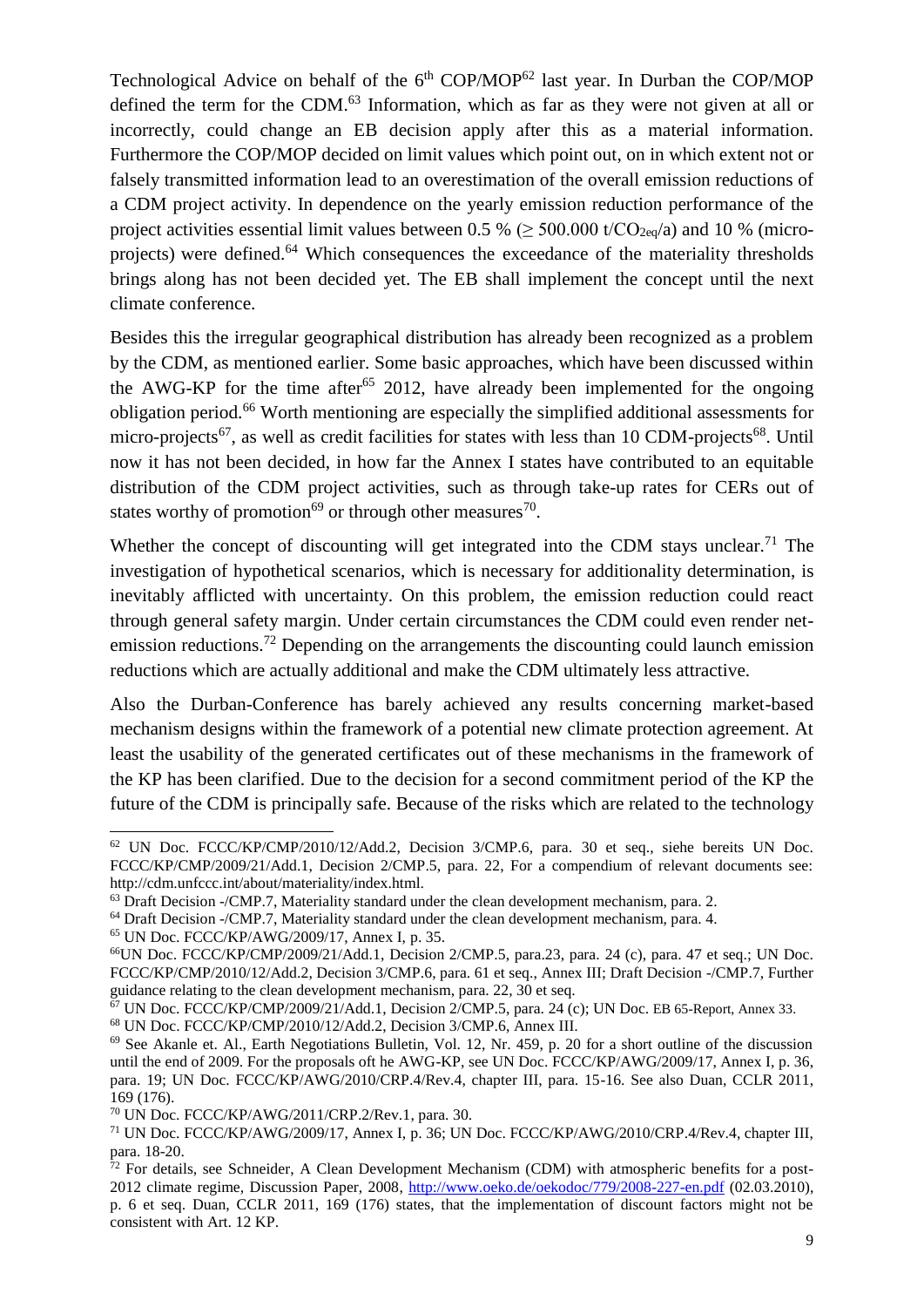the inclusion of CCS related project activities in the CDM is not unproblematic. In terms of the evidence of additionality their simplified testing methods shows rather into the wrong direction. This question could be possibly defused through the introduction of quantified limits of utilization for project based certificates. Corresponding limits have been discussed in the AWG-KP<sup>73</sup> and also in the current decisions<sup>74</sup> it was pointed out, that the flexible mechanism only complement internal emission reduction measures. Limits of usage have not been decided upon yet. Overall the CDM remains in doubt, as far as it is linked to the uncertain treatment of the land-use-emission in the overall climate regime, these doubts keep on rising.

#### **II. The CDM in the European law as from 2012**

In April 2009 the EU passed the so called EU-climate protection package. In these premises the question is asked, how the EU-law reacts on the outlined problems of the CDM.

#### **1. CDM in the EU-emission trading as from 2013**

 $\overline{a}$ 

The EU has obligated itself through the climate package<sup>75</sup>, to reduce its greenhouse gas emissions by around 20 % in comparison to 1990 until 2020. The ETS Directive 2013<sup>76</sup> prescribes that sectors in the third trading period (2013-2020) captured by the EU ETS shall reduce their emissions in comparison to the emission level of the year 2005 by around 21 % (recital 5).

In context that the first commitment period of the Kyoto Protocol ends by the end of the year 2012, the ETS Directive 2013 controls especially the measures of use of the CERs and ERUs from 2013 on. The ETS Directive 2009 provides basically an exchange of the respective certificates from 2013 onwards. Certificates can be exchanged – and therefore used – for

<sup>73</sup> E.g.: 30 % of the quantified emission limitation and reduction commitment of a party, UN Doc. FCCC/KP/AWG/2009/17, Annex I, p. 39; 30 % of the anthropogenic green house gas emissions volume as listed in Annex A in 1990 multiplied by the number of

years in the second commitment period, UN Doc. FCCC/KP/AWG/2010/CRP.4/Rev.4, chapter III, para. 43-44, ebenso: UN Doc. FCCC/KP/AWG/2011/CRP.2/Rev.1, chapter III, para. 28-29. For an outline about the positions oft he parties see Akanle et. al., Earth Negotiations Bulletin, Vol. 12, Nr. 459, p. 20; Akanle et. al., Earth Negotiations Bulletin, Vol. 12, Nr. 439, p. 15, http://www.iisd.ca/download/pdf/enb12439e.pdf (02.03.2010) - also regarding to the effects such usage restrictions might have to the determination of emission reductions or limitation goals.

<sup>74</sup> Draft Decision -/CMP.7, Emissions trading and the project mechanisms, para. 1.

<sup>75</sup> See ETS Directive 2009in the following fn and the following legal acts: Decision No 406/2009/EC of the European Parliament and of the Council of 23 April 2009 on the effort of Member States to reduce their greenhouse gas emissions to meet the Community's greenhouse gas emission reduction commitments up to 2020, OJ L 140, 5.6.2009, p. 136–148; Directive 2009/28/EC of the European Parliament and of the Council of 23 April 2009 on the promotion of the use of energy from renewable sources and amending and subsequently repealing Directives 2001/77/EC and 2003/30/EC, OJ L 140, 5.6.2009, p. 16–62; Directive 2009/31/EC of the European Parliament and of the Council of 23 April 2009 on the geological storage of carbon dioxide and amending Council Directive 85/337/EEC, European Parliament and Council Directives 2000/60/EC, 2001/80/EC, 2004/35/EC, 2006/12/EC, 2008/1/EC and Regulation (EC) No 1013/2006, OJ L 140, 5.6.2009, p. 114–135; Directive 2009/30/EC of the European Parliament and of the Council of 23 April 2009 amending Directive 98/70/EC as regards the specification of petrol, diesel and gas-oil and introducing a mechanism to monitor and reduce greenhouse gas emissions and amending Council Directive 1999/32/EC as regards the specification of fuel used by inland waterway vessels and repealing Directive 93/12/EEC, OJ L 140, 5.6.2009, p. 88–113.

<sup>76</sup> Directive 2009/29/EC of the European Parliament and of the Council of 23 April 2009 amending Directive 2003/87/EC so as to improve and extend the greenhouse gas emission allowance trading scheme of the Community, OJ L 140, 5.6.2009, p. 63–87.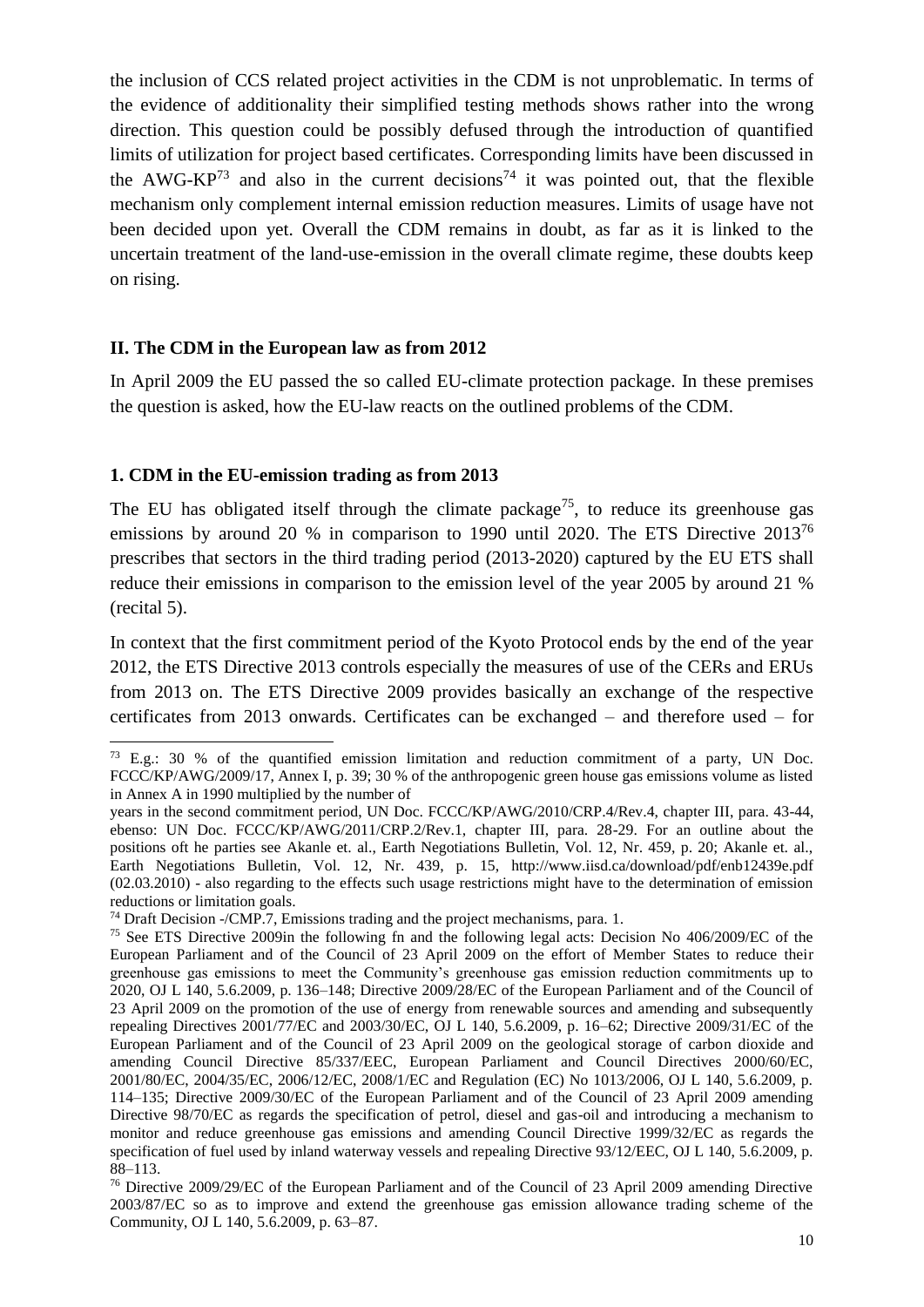emission reductions taking place until 2013 (Art. 11a, paragraph 2 ETS Directive 2009) as well as for emission reductions generated from 2013 onwards by project activities which were registered before 2013 (Art. 11a, paragraph 3 ETS Directive 2009). Certificates of projects, which will be registered after 2013, can only by operators of the EU ETS, if the projects take place in the least developed countries (LCDs) (Art. 11a.4 ETS Directive 2013). Only CERs and ERUs out of project types, whose usage was permitted between 2008 and 2012 can be exchanged (Art. 11a paragraph 3 Subparagraph 2, paragraph 4 Subparagraph 2 ETS Directive 2009). With this the usage of the CERs and ERUs out of nuclear projects und LULUCF project activities stays excluded. The decisions made in Durban are not seen as an agreement according to Art. 11a, paragraph 5 and paragraph 7 ETS Directive  $2009$ <sup>77</sup> With this the possibility offered by Art. 11a paragraph 5 ETS Directive 2009 to use other credits, which will be generated in terms of potential agreements with third countries, remains in force. Further, Art. 11a paragraph 9 ETS Directive 2009 can limit the usage of project based credits in terms of the underlying project activity. On this basis certificates, which originate on HFC-23 projects or base on destroying N2O during adipic acid production were principally excluded of the EU-emission exchange system<sup>78</sup>. Certificates for the emission reductions taking place until 2013 can be used until  $04/30/2013$  however. Both HFC-23- and N<sub>2</sub>O projects were strongly criticized and at times evaluated as artificially created.<sup>79</sup> Their exclusion seems therefore obvious.

Differing from the legal status in action so far, the scope of use is now allocated throughout the Community instead of by the Member States. According to Art. 11a paragraph 8 Subparagraph 1 ETS Directive 2009 the obliged of the ongoing trading period of the EU ETS can use the unused residue of their contingent of application for CERs and ERUs in the second trading period (2008-2012) until 2020. The operators can use credits at least up to a share of 11 % of the assigned emission reductions between 2008 and 2012. The usage limit after which the obliged can use more CERs and ERUs is to be applied. According to Art. 11a paragraph 8 Subparagraph 4 ETS Directive 2009 operators can furthermore get additional contingents assigned. For new obliged the new allowed amount of project based certificates is determined through Art. 11a paragraph 8 subparagraph 3 ETS Directive 2009. These operators can use the project based credits up to an amount meeting at least 4,5 % of their verified emissions within the time period of 2013-2020. For aircraft operators the amount was determined on at least 1,5 %.

# **2. CDM in the Effort-Sharing/ Burden-Sharing as from 2013**

As part of the EU-climate package the effort-sharing-decisions<sup>80</sup> create a not yet given union

<sup>77</sup> http://ec.europa.eu/clima/news/docs/additional\_qa\_06\_01\_2011\_en.pdf.

<sup>78</sup> Commission Regulation (EU) No 550/2011 of 7 June 2011 on determining, pursuant to Directive 2003/87/EC of the European Parliament and of the Council, certain restrictions applicable to the use of international credits from projects involving industrial gases, OJ L 149, 8.6.2011, p. 1–3, Art. 1

<sup>79</sup> E.g.: Schneider/ Lazarus/ Kollmuss, Industrial N2O Projects Under the CDM:

Adipic Acid - A Case of Carbon Leakage? [\(http://www.cdm-watch.org/wordpress/wp](http://www.cdm-watch.org/wordpress/wp-content/uploads/2010/10/CDM-Watch_Adipic-Acid-Study1.pdf)[content/uploads/2010/10/CDM-Watch\\_Adipic-Acid-Study1.pdf\)](http://www.cdm-watch.org/wordpress/wp-content/uploads/2010/10/CDM-Watch_Adipic-Acid-Study1.pdf); CDM-Watch, HFC-23 Kompensationszertifikat im Kontext des Emissionshandelsystems der EU (ETS), [\(http://www.cdm](http://www.cdm-watch.org/wordpress/wp-content/uploads/2010/07/HFC-23_Policy-Briefing_DE3.pdf)[watch.org/wordpress/wp-content/uploads/2010/07/HFC-23\\_Policy-Briefing\\_DE3.pdf\)](http://www.cdm-watch.org/wordpress/wp-content/uploads/2010/07/HFC-23_Policy-Briefing_DE3.pdf); without a certain conclusion: Executive summary of Methodology Panel Report on HFC-23 Issues (AM0001), UN Doc. EB 58- Report, Annex 11 (the full report on HFC-23 issues is still unavaible). Inzwischen wurde die Methode für HFC 23-Projekte (AM0001) überarbeitet.

<sup>80</sup> DecisionNo. 406/2009/EG.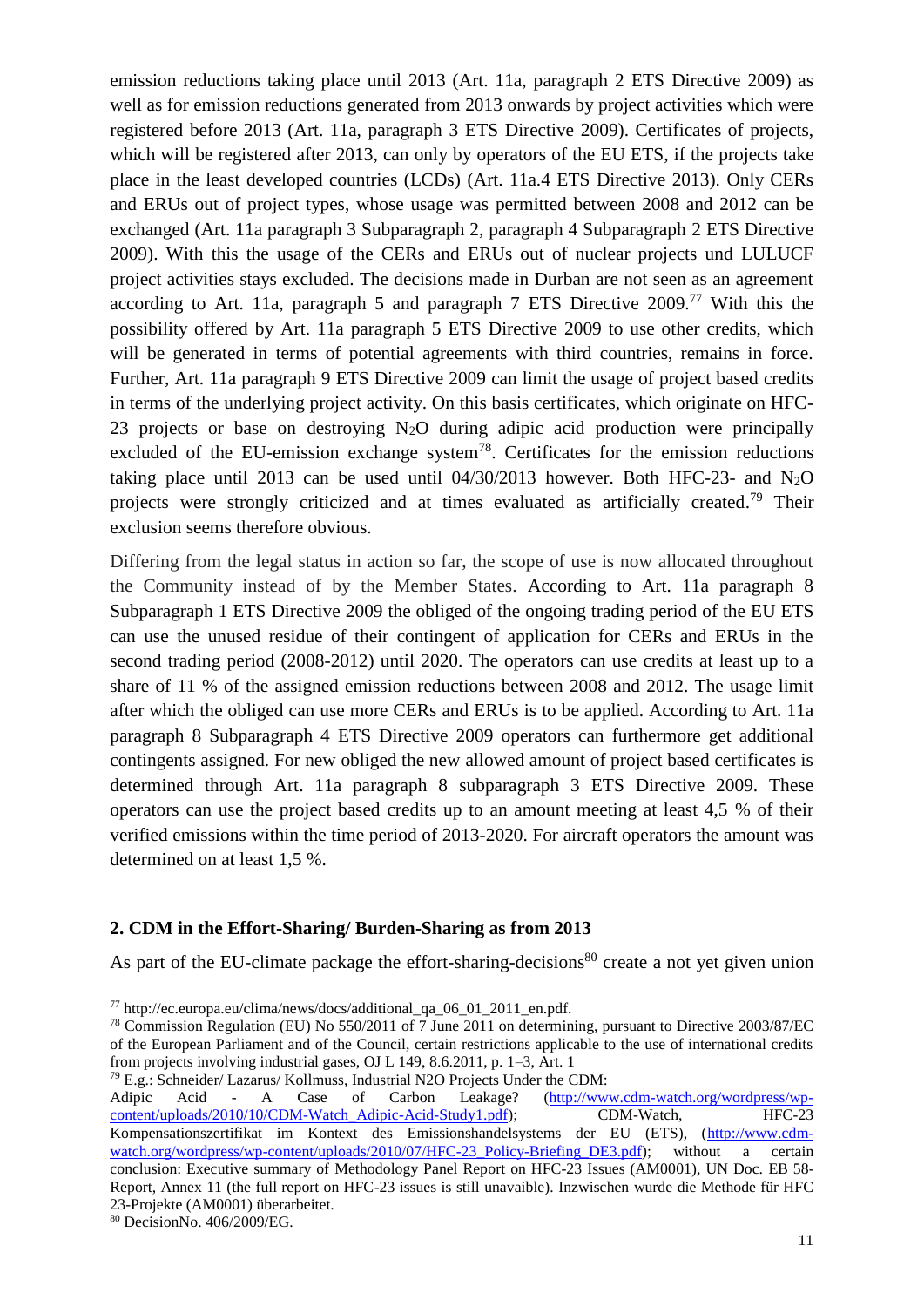legislation over all provisions for emission reductions not falling under the EU ETS sector for the time period of 2013-2020. The reduction service of the individual member states depend on their economic power of performance, which is being determined through the relative percapita-GDP.<sup>81</sup> The emission maximum limit lies within  $+20$  % and  $-20$  % referring to the emission level of 2005.<sup>82</sup> In total the emission captured by the decision should be lowered by round about 10 % until 2020 in comparison to 2005.

The Effort-Sharing-Decision defines also how project based certificates could be used by the member states. According to Art. 5 of the decision, certificates generated by JI and CDM projects could be used to achieve the emission reduction targets. The regulations resemble those of Art. 11a ETS Directive 2009, however there is no return provided for valid certificate types from as 2013. Also the effort-sharing-decisions refer basically to the CERs and ERUs, which will be inserted in the EU ETS in 2008-2012.<sup>83</sup> After this issued CERs and ERUs can be used in terms of the effort-sharing up until 2012.<sup>84</sup> Useful are also CERs and ERUs from registered projects before 2013 for achieved emission reductions after 2012.<sup>85</sup> Furthermore CERs out of projects in LDCs could be used until 2020 or until the completion of a corresponding agreement between the EU and the hosting state. <sup>86</sup> Deviating of the regulations to the EU ETS effort-sharing can also be used out of LULUCF activities (with all issues combined<sup>8788</sup>). Furthermore certificates which are compatible to the agreements named in Art. 11a paragraph 5 ETS Directive 2013 could be used.<sup>89</sup> In comparison to the EU ETS the effortsharing decision does not provide the opportunity to exclude credits generated by problematic project types from usage.

All member states are allowed to use these certificates to a yearly extend, that corresponds to 3 % of the emission level of the year 2005 of the respective member state (Art. 5 paragraph 4 decision nr. 406/2009/EG). The contingent can be transferred to the upcoming years or be given to other member states, as far a member state does not exploit it. <sup>90</sup> Certain member states, listed in appendix III of the decision are furthermore allowed to use an extent of 1 % of certificates out of projects in LCDs and SIDSs for the fulfillment of their reduction obligations, but have to fulfill additional conditions.<sup>91</sup>

# **3. CDM in the directive of the quality of petrol**

A special regulation is given in the petrol sector. Art. 7a paragraph 2 RL 98/70/EG in the version of the RL 2009/30/EG sets the goal to reduce the greenhouse emission per energy unit up to 10 % until 2020; 2 % of the reduction are supposed to be achieved through the use of CERs; another 2 % (approximate value) until 12/31/2020, subject to Art. 9 paragraph 1 lit. i)

<sup>81</sup> Preamble 8 of decisionNo. 406/2009/EG.

<sup>&</sup>lt;sup>82</sup> Cf. preamble 9 of decisionNo. 406/2009/EG. The emission reduction goals of the meber states are quoted in appendix 2 of the decision.

 $83$  Art. 5 para. 1 a), b), c) of decision No. 406/29/EG.

<sup>84</sup> Art. 5 para. 1 a) of decision No. 406/29/EG.

<sup>85</sup> Art. 5 para. 1 b) of decision No. 406/29/EG.

<sup>86</sup> Art. 5 para. 1 c) of decision No. 406/29/EG.

<sup>87</sup> Vgl. zu den Problemen von Klimaschutz und Landnutzung Ekardt/ Hennig/ von Bredow, CCLR 2011, p. 371 et seq.

 $88$  Art. 5 para. 1 c) of decision No. 406/29/EG.

<sup>89</sup> Art. 5 para. 2 of decision No. 406/29/EG.

<sup>90</sup> Art. 5 para. 4, Abs. 6 of decision No. 406/29/EG.

 $91$  Art. 5 para. 5 of decision No. 406/29/EG.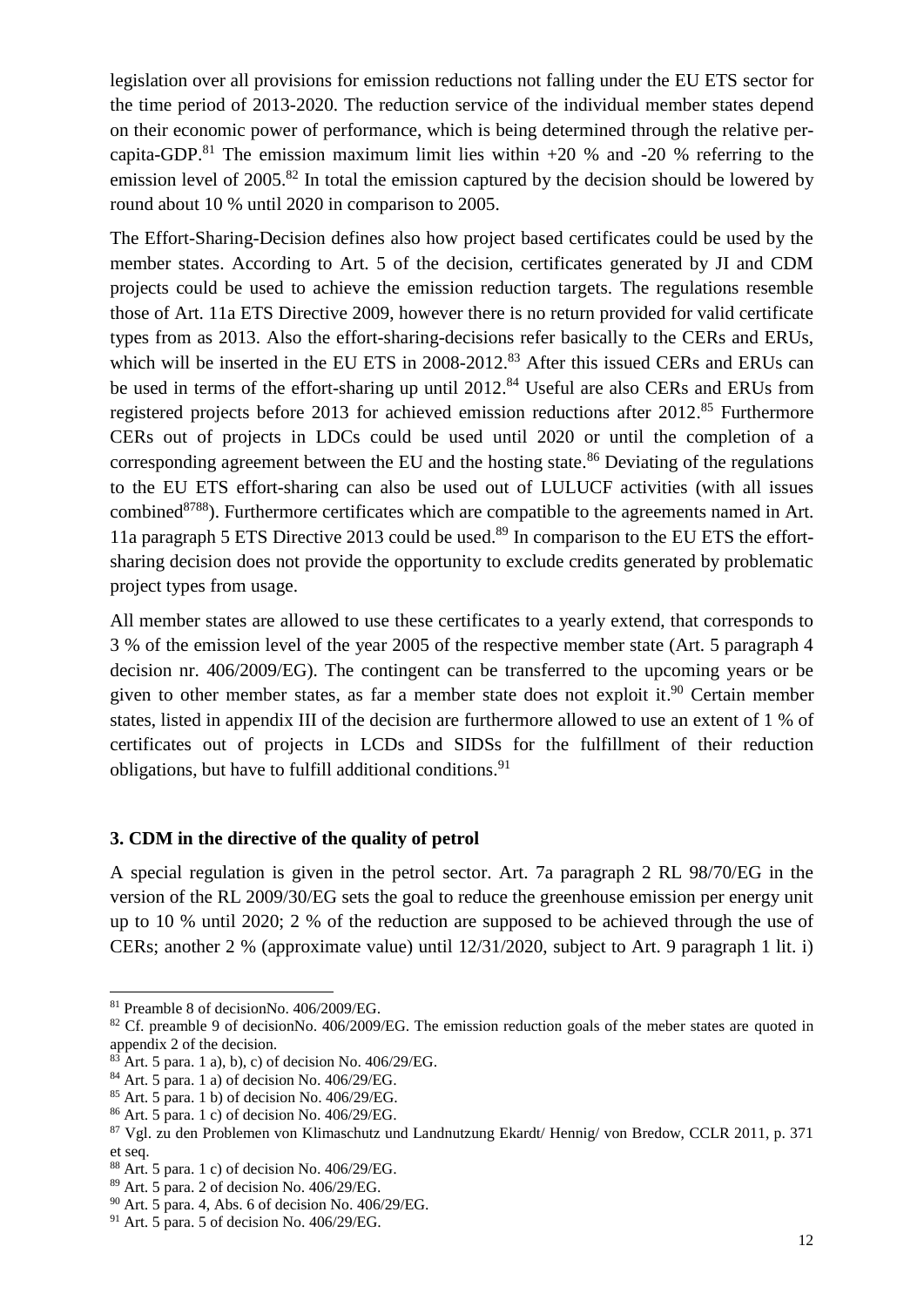This reduction is going to be achieved through the usage of certificates, which will be achieved under the terms of the CDM, which are determined in the ETS Directive 2013.

## **4. Critical analysis of the European law approaches as from 2013**

The CDM rules have especially been subject to criticism in relation to their quotas of usage for project based credits: For some, the CDM-quotas are still to gentle<sup>92</sup>, for others they are beyond the limit, rejecting the CDM in general.<sup>93</sup> Nevertheless, the limitation of CER and ERU usage under the ETS until 2020 and the opportunity of increasing the limits (in case an ambitious post-2012 treaty would have been passed) should in the end motivate developing and emerging countries to agree to an ambitious climate protection agreement.<sup>94</sup> Compared to the commission<sup>95</sup> proposal which does not allow any further contingents for usage besides the rest quotas for the second trading period (yet allowing automatic increase of allowances), the incentive of the ETS Directive 2013 seems significantly reduced.<sup>96</sup> Nonetheless, in their negotiations about a post 2012 treaty, even developing and emerging countries demand quantitative limits of usage.

Art. 11 Abs. 8 subparagraph 5 ETS Directive 2013 provides a limit of usage of 50 % of the emission reductions of the second and third trading period, compared to 2005. The effortsharing-decision allows the member states to take advantage of 3-4 % the emissions of 2005 for project based credits. It is estimated that  $60-80\%$ <sup>97</sup> of all reduction responsibilities can be carried out through such credits.

As the superior reduction goal of the EU (20 % by 2020) is measured with the baseline of 1990 and as this goal is bound to be reached by different instruments and as the limits of usage for project based credits are calculated as a part of the reduction compared to 2005, the entire part of the flexible mechanism to all climate change efforts of the EU or of the member states is not obvious. As mentioned above, there are no quantitative limits of usage with regard to the flexible mechanisms in international law. Hence, a specific limit is yet to be identified. Interpreting the law by its wording, it appears reasonable to argue, that "in addition" and "a part" should at least mean that 50 % of the reductions have to be generated by domestic measures.

# **D. Outlook: CDM, emissions trading and quantity control**

<sup>92</sup> <sup>92</sup> E.g. Fübi (Mitarbeiter der RWE Power AG), Jiko-Info 1/2009, 8, [http://www.jiko](http://www.jiko-bmu.de/files/basisinformationen/application/pdf/jiko_info_01-2009.pdf)[bmu.de/files/basisinformationen/application/pdf/jiko\\_info\\_01-2009.pdf](http://www.jiko-bmu.de/files/basisinformationen/application/pdf/jiko_info_01-2009.pdf) (03.03.2010).

E.g. Bals (Germanwatch), Jiko-Info 1/2009, 10, [http://www.jiko](http://www.jiko-bmu.de/files/basisinformationen/application/pdf/jiko_info_01-2009.pdf)[bmu.de/files/basisinformationen/application/pdf/jiko\\_info\\_01-2009.pdf](http://www.jiko-bmu.de/files/basisinformationen/application/pdf/jiko_info_01-2009.pdf) (03.03.2010). In relation to the (insofar) stricter proposal of the European Commissuion, see further proof bySterk/ Wang-Helmreich/ Swiderski, EU ETS Post-2012, p. 15.

<sup>94</sup> Cf. to the proposal of the European Commission: Forth, Jiko-Info 2/2008, 1 (4 et seq.), [http://www.jiko](http://www.jiko-bmu.de/files/inc/application/pdf/jiko_info_02_2008.pdf)[bmu.de/files/inc/application/pdf/jiko\\_info\\_02\\_2008.pdf](http://www.jiko-bmu.de/files/inc/application/pdf/jiko_info_02_2008.pdf) (02.03.2010); see furthermore Sterk/ Wang-Helmreich/ Swiderski, Use of External Units in the European Union Emissions Trading System Post-2012, Jiko Policy Paper 3/2008, <http://www.jiko-bmu.de/files/basisinformationen/application/pdf/pp-ehs-cdm-ji-post-2012.pdf> (03.03.2010) and Erling/ Waggershausen, UPR 2008, 175 (178).

<sup>&</sup>lt;sup>95</sup> Proposal for a

Directive of the European Parliament and of the Council amending Directive 2003/87/EC so as to improve and extend the greenhouse gas emission allowance trading system of the Community, COM (2008) 16 final.

<sup>96</sup> See also Wegener, Zeitschrift für Umweltrecht 2009, p. 283 (288).

<sup>&</sup>lt;sup>97</sup> See Sterk, Jiko Info 1/2009, 7 regarding approximations oft he European Commission.